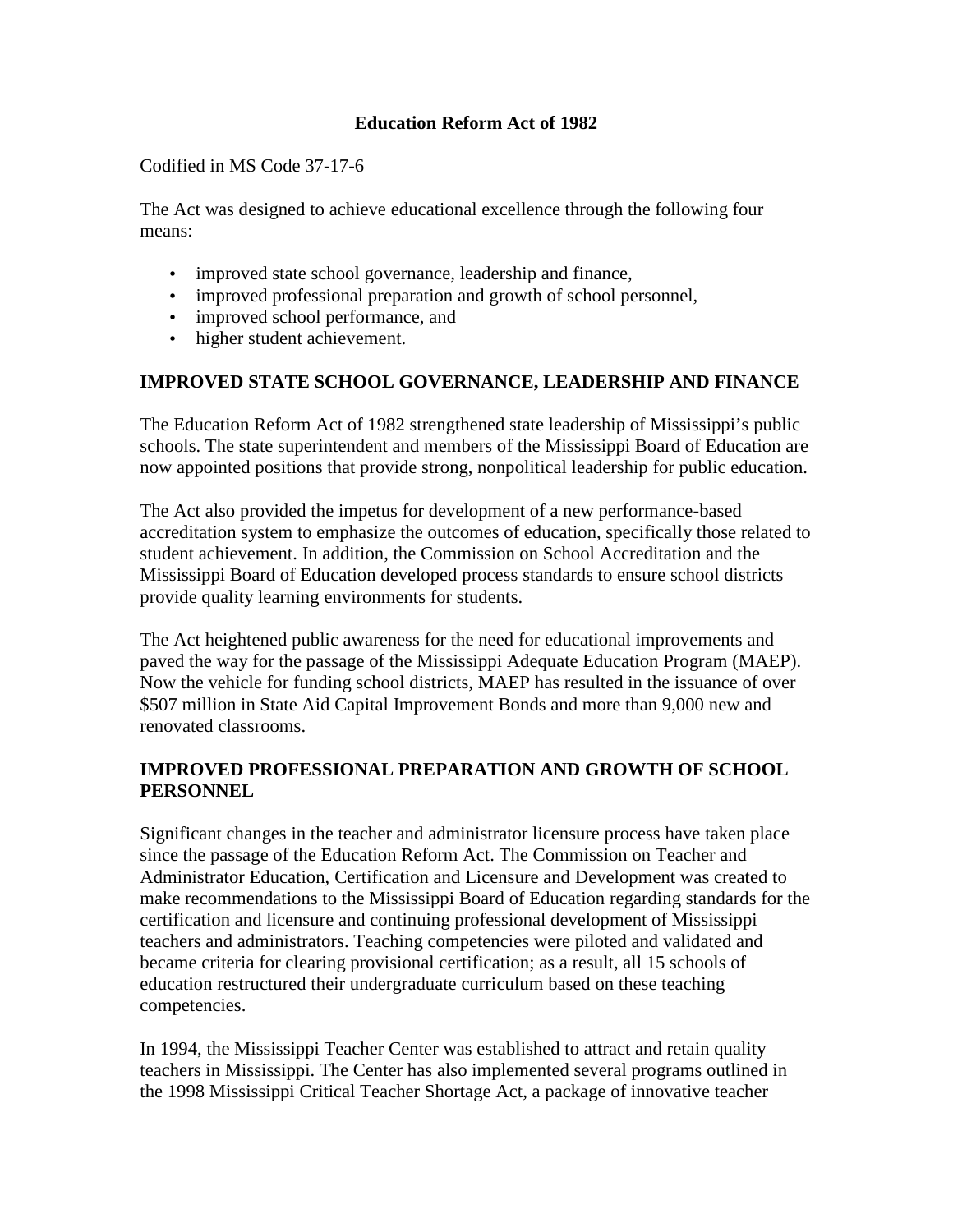recruitment incentives, including the Critical Needs Scholarship Program and the Mississippi Teacher Fellowship Program.

# **IMPROVED SCHOOL PERFORMANCE**

The Education Reform Act of 1982 established a task force to develop a system for assuring the quality of school programs in Mississippi. This new performance-based school accreditation system was based upon measures that focus on the extent to which schools help students master defined content and objectives. The new system also changed the process from voluntary to compulsory for all public schools.

Uniform curriculum is now in place in all Mississippi school districts. The Mississippi Curriculum Frameworks are written by Mississippi classroom teachers using national standards for each content area, giving educators flexibility to teach skills and organize all courses from basic to advanced. The Frameworks are measured by the Mississippi Curriculum Test, a criterion-referenced test that is currently administered to students in grades 2-8. Mississippi teachers have been involved in every phase of the development of criterion-referenced tests.

Overall attendance rates have improved by two percentage points since 1982. The dropout rate has also decreased since the Act.

# **HIGHER STUDENT ACHIEVEMENT**

Today's students must be prepared to enter an increasingly competitive world. Under the leadership of the Mississippi Board of Education, Mississippi is strengthening student assessment, school accreditation, and accountability standards in an effort to raise student achievement. The Board and the Department are taking steps to ensure that student achievement is being strengthened across the board. Mississippi students are making slow but consistent progress with test results inching up for the past several years.

- From 1987 through the last use of the Stanford Achievement Test in 1994, the average Normal Curve Equivalent (NCE) scores have increased in each subject area tested at grades 4 and 6.
- On the Iowa Test of Basic Skills (ITBS), administered statewide to students in grades 4-9 each fall from 1994 through 1998, there were significant gains in both cohort group performance and the annual performance at individual grade levels over the five year period. These gains were noted in each subject area (reading, language, and mathematics) as well as on the total test battery. In addition to gains in average performance, the number of Mississippi students scoring in the lowest quarter dropped steadily and significantly from 1994 through 1998.
- According to current evaluation of reading performance, Mississippi has made substantial progress. In 2000, Mississippi was one of seven states in the nation recognized by the National Education Goals Panel for raising reading achievement. In addition, the state has consistently reduced the percentage of